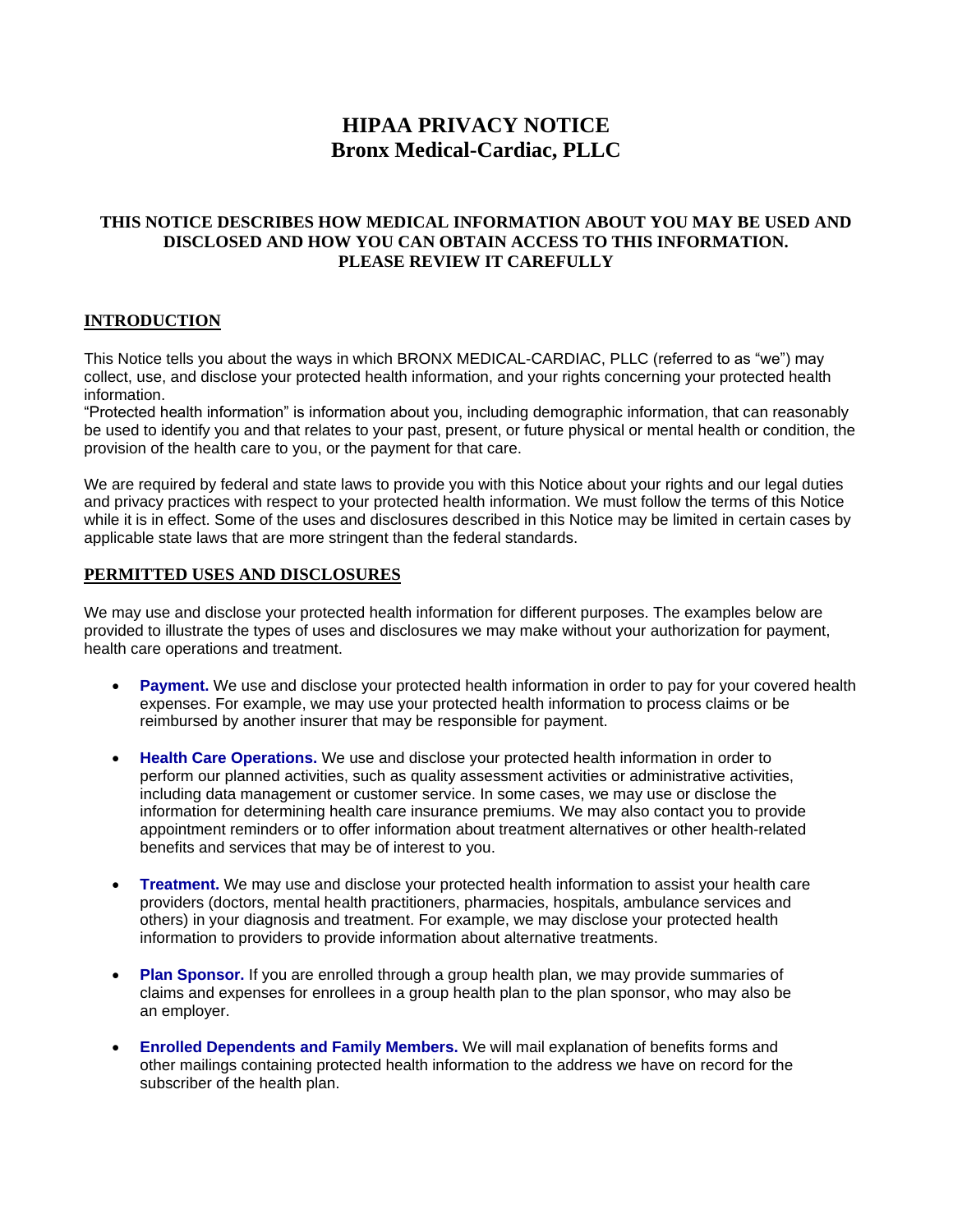## **OTHER USES AND DISCLOSURES OF PROTECTED HEALTH INFORMATION**

- **As Required by Law.** We must disclose protected health information about you when required to do so by law.
- **Public Health Activities.** We may disclose protected health information to public health agencies for reasons such as preventing or controlling disease, injury or disability
- **Victims of Abuse, Neglect or Domestic Violence.** We may disclose protected health information to government agencies about abuse, neglect or domestic violence.
- **Health Oversight Activities.** We may disclose protected health information to government oversight agencies(e.g., state insurance departments) for activities authorized by law.
- **Judicial and Administrative Proceedings.** We may disclose protected health information in response to a court or administrative order. We may also disclose protected health information about you in certain cases in response to a subpoena, discovery request or other lawful process.
- **Law Enforcement.** We may disclose protected health information under limited circumstances to a law enforcement official in response to a warrant or similar process; to identify or locate a suspect; or to provide information about the victim of a crime.
- **Coroners, Funeral Directors, Organ Donation.** We may release protected health information to coroners or funeral directors as necessary to allow them to carry out their duties. We may also disclose protected health information in connection with organ or tissue donation.
- **Research.** Under certain circumstances, we may disclose protected health information about you for research purposes, provided certain measures have been taken to protect your privacy.
- **To Avert a Serious Threat to Health or Safety.** We may disclose protected health information about you, with some limitations, when necessary to prevent a serious threat to your health and safety or the health and safety of the public or another person.
- **Special Government Functions.** We may disclose information as required by military authorities or to authorized federal officials for national security and intelligence activities.
- **Workers' Compensation.** We may disclose protected health information to the extent necessary to comply with state law for workers' compensation programs.
- **Health Information that is Not Protected.** We may disclose health information about you that is not "protected health information;" that is, information used in a way that does not personally identify you or reveal who you are.

### **YOUR RIGHTS REGARDING HEALTH INFORMATION ABOUT YOU**

**Right to Access Your Protected Health Information.** You have the right to review or obtain copies of your protected health information records, with some limited exceptions. Usually the records include enrollment, billing, claims payment, or case/medical management records. Your request to review and/or obtain a copy of your protected health information records must be made in writing. We may charge a fee for the costs of producing, copying and mailing your requested information, but we will tell you the cost in advance.

**Right to Amend Your Protected Health Information.** If you feel that protected health information maintained by us is incorrect or incomplete, you may request that we amend the information. Your request must be made in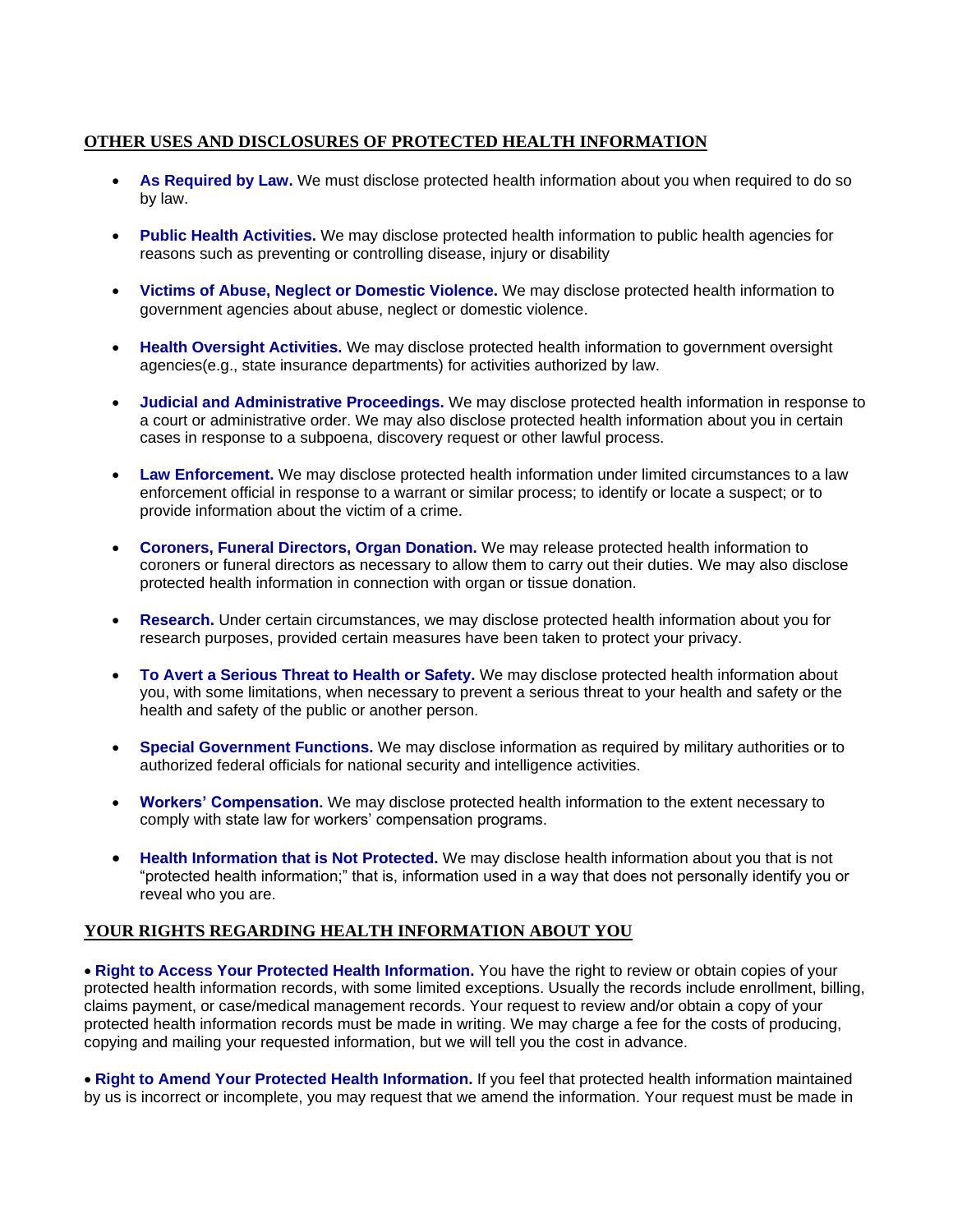writing and must include the reason you are seeking a change. We may deny your request if, for example, you ask us to amend information that was not created by us, or if you ask to amend a record that is already accurate and complete.

**Your Rights if a Request is Denied.** If we deny your request to amend your protected health information, we will notify you in writing. You then have the right to submit to us a written statement of disagreement with our decision and we have the right to disagree with that statement.

**Right to an Accounting of Disclosures Made by Us.** You have the right to request an accounting of disclosures we have made of your protected health information. The list will not include our disclosures related to your treatment, to payment, to health care operations, or disclosures made to you or with your authorization. The list may also exclude certain other disclosures, such as for national security purposes. Your request for an accounting of disclosures must be made in writing and must state a time period for which you want an accounting. This time period may not be longer than six years and may not include dates before April 14, 2003. Your request should indicate in what form you want to receive the list (for example, on paper or electronically). The first accounting that you request within a 12-month period will be free. For additional lists within the same time period, we may charge for providing the accounting but we will tell you the cost in advance.

**Right to Request Restrictions on the Use and Disclosure of Your Protected Health Information.** You have the right to request that we restrict or limit how we use or disclose your protected health information for treatment, payment or health care operations. We may not agree to your request. If we do agree, we will comply with your request unless the information is needed for an emergency. Your request for a restriction must be made in writing. In your request, you must tell us (1) what information you want to limit; (2) whether you want to limit how we use or disclose your information, or both; and (3) to whom you want the restrictions to apply.

**Right to Receive Confidential Communications.** You have the right to request that we use a certain method to communicate with you, such as paper or electronic communication, or that we send information to a certain location if the communication could endanger you. Your request to receive confidential communications must be made in writing. Your request must clearly state that all or part of the communication from us could endanger you. We will accommodate all reasonable requests. Your request must specify how or where you wish to be contacted.

**Right to a Paper Copy of this Notice.** You have a right at any time to request a paper copy of this Notice.

**Contact Information for Exercising your Rights.** You may exercise any of the rights described above by contacting our Privacy Office. See the end of this Notice for the contact information.

#### **CHANGES TO THIS NOTICE**

We reserve the right to change the terms of this Notice at any time, effective for protected health information that we already have about you as well as any information that we receive in the future. We will provide you with a copy of the new Notice whenever we make a material change to the privacy practices described in this Notice.

#### **COMPLAINTS**

If you believe that your privacy rights have been violated, you should immediately contact our Privacy Officer. We will not take action against you for filing a complaint. You also may file a complaint with the Secretary of Health and Human Services.

#### **CONTACT PERSON**

If you have any questions or would like further information about this notice, please contact: Dr. Gurkan Taviloglu at: (347) 657-1700

This notice is effective as of July 26, 2010.